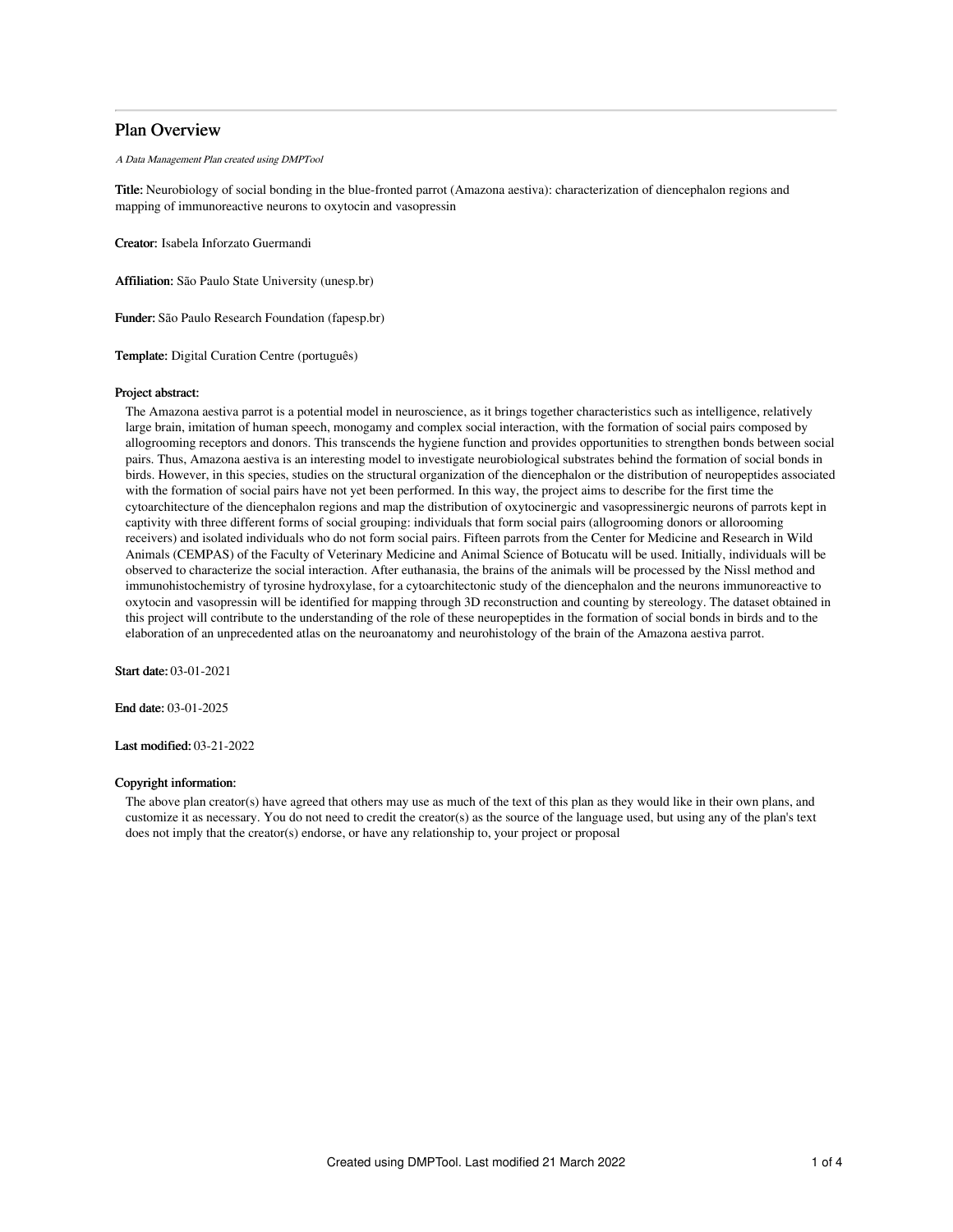# Neurobiology of social bonding in the blue-fronted parrot (Amazona aestiva): characterization of diencephalon regions and mapping of immunoreactive neurons to oxytocin and vasopressin

# Coleta de Dados

#### Que dados serão coletados ou criados?

Data obtained by behavioral observation, biometric parameters (weight, size) and morphological brain parameters of parrots will be collected. Data will be grouped based on the classification of each animal with respect to allogrooming behavior, in captivity, when organized into social pairs (allogrooming donor and recipient) or when remaining as isolated individuals. Quantitative and qualitative data will be organized into data sheets and documents. Data will be expressed by ethograms, images, tables, charts, graphs and three-dimensional models of the diencephalon for cytoarchitectonic description and mapping of oxytocinergic and vasopressinergic neurons.

## Como os dados serão coletados ou criados?

Data will be obtained by systematic observation of parrots in captivity, during and after euthanasia for brain collection, blood samples and biometric parameters. All procedures performed with the live animal will be accompanied by a team of veterinarians specializing in wild animals. Each animal will receive an experiment registration number at the Neuromorphology Laboratory and all the data obtained will be informed in a laboratory chart (printed and digital) built in a database (filemaker software). All data collected will be linked to the experiment registration number. The captured images will be named by the experiment's registration number, followed by informative parameters about the sample being analyzed (histological series, slide, position of the histological section on the slide, foographed structure and objective used for capture). Morphometric data will be collected using scales, rulers, compasses and tissue morphometry will be performed with computer programs (Image J and Neurolucida), with images captured in the optical microscope.photomicrographs

# Documentação e Metadados

#### Que documentação e metadados acompanharão os dados?

Data sheets and documents (tables, diagrams, figures, 3D brain models and photomicrographs). The main metadata will be the Neuromorphology Laboratory records where each experiment will be identified with a unique registration number and all information about the experiment will be documented in the laboratory database (filemaker software).Each brain collected will give rise to 10 series of histological sections, numbered from 1 to 10 and regularly spaced, which will be stored in a tissue bank of the Laboratory of Neuromorphology under de the experimental registration number.

### Ética e Conformidade Legal

#### Como você administrará qualquer questão ética?

All animal and data aquisition procedures were approved by the Ethical Committee for Animal Research of São Paulo State University (CEUA – protocol#132/2016, protocol#0168/2021) and by Chico Mendes Institute for Biodiversity Conservation of Environment Ministry (ICMBio, SISBIO#6453531, SISBIO#78416-1).

#### Como você vai gerenciar os direitos autorais e os direitos de propriedade intelectual (IP / IPR)?

Copyrights and IPR of the research will be determined by the research group to communicate the results in scientific meetings and during the manuscript writing of articles, chapters or books that will be published.

## Armazenamento e Backup

#### Como os dados serão armazenados e terão backup durante a pesquisa?

The data will be stored and backed up during the course of research activities on cloud storage (Google Drive) as well on hard drives in university's computers.

#### Como você vai gerenciar o acesso e a segurança?

Data will be available to all researchers involved in the project. However, edition and backup will be restricted to project administrator and the principal investigator.

#### Seleção e Preservação

#### Quais dados são de valor a longo prazo e devem ser mantidos, compartilhados e / ou preservados?

All Data collected will be stored in backup hard drives. The data better discussed and organized will be published (proceedings of meetings, articles, chapters and books) in order to share the results with scientific community. Also, it will could be create new projects from the results and samples collected.

#### Qual é o plano de preservação a longo prazo do conjunto de dados?

This data management plan will be permanently archived, under an open access regime, in the Institutional Repository of the Universidade Estadual Paulista "Júlio de Mesquita Filho" - UNESP. Data presented in publications will be available to the editorial board of the journals and may be included as supplementary data. The backup of unpublished data will be kept by the research group until the results are published. All slice remaining obtained from brain parrots will be storage in the parrot brain database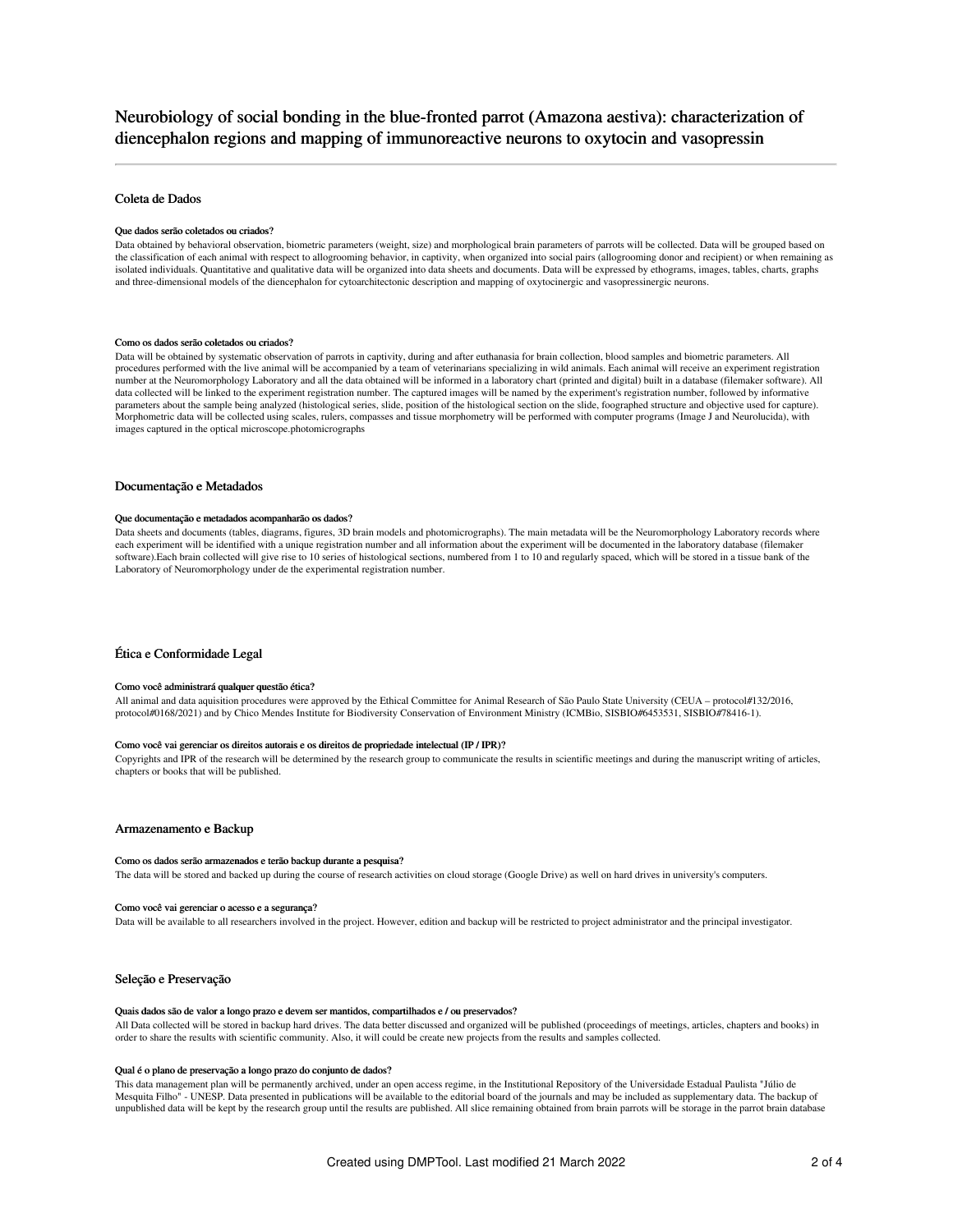from Laboratory of Neuromorphology in Biosciences Institute at Sao Paulo State University (UNESP).

# Compartilhamento de Dados

#### Como você vai compartilhar os dados?

Data will be shared in scientific events (conferences, congress, webinar, etc) or/and will be published as articles, chapters and books.

## Existem restrições ao compartilhamento de dados requeridos?

There are no restrictions of sharing the published data. Thus, it will be available as dataset at Institutional Repository of the Universidade Estadual Paulista "Júlio de Mesquita Filho" - UNESP or other repository of data asked by publishers (for exemple: Harvard Dataverse site https://dataverse.harvard.edu/).

# Responsabilidades e Recursos

#### Quem será responsável pelo gerenciamento de dados?

All data management will be restricted to project administrator and the principal investigator.

## Quais recursos você precisará para entregar seu plano?

The Neuromorphology Laboratory has the necessary IT resources (software and computers) to execute this data management plan. We also have institutional support for internet access, cloud data storage and permanent institutional data repository. In addition, this data management plan will be important for collaboration with other researchers to improve collection and analysis procedures.